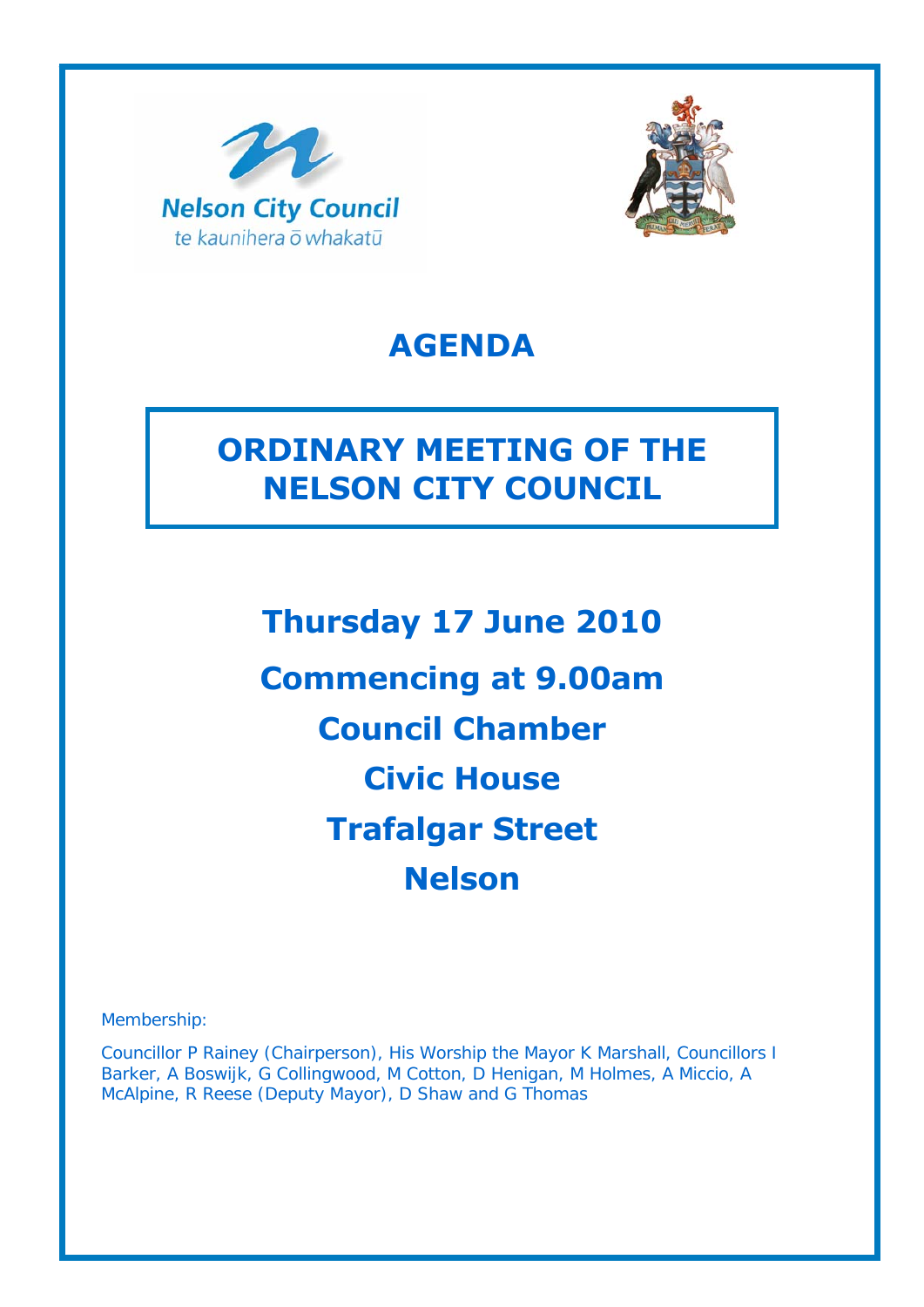# **B U S I N E S S**

**As set out below** 

Nelson City Council 933154 17 June 2010

> Refer to Page No.

## **APOLOGIES**

## **OPENING PRAYER**

# **1.0 PUBLIC FORUM**

## **1.1 Mr Gerry Renshaw**

Mr Gerry Renshaw will speak about putting the issue of the Performing Arts and Conference Centre to a public vote at the upcoming elections.

# **2.0 CONFIRMATION OF MINUTES – 3 June 2010 1-12**

Document number 934081

Recommendation

*THAT the minutes of the ordinary meeting of the Nelson City Council, held on Thursday 3 June 2010, be confirmed as a true and correct record.*

# **3.0 SETTING OF THE RATES FOR THE 2010/11 FINANCIAL YEAR**

The Nelson City Council has adopted its Annual Plan and has made the necessary changes to its proposed rating policy as a result of submissions received during the special consultative procedure and now has to set and assess the rates described in its rating policy. The following resolution is required to be passed:

*THAT the Nelson City Council set the following rates under the Local Government (Rating) Act 2002, on rating units in the district for the financial year commencing on 1 July 2010 and ending on 30 June 2011. All figures are GST inclusive at the composite rate of 14.375, which is 12.5% for Instalment 1 and 15% for Instalments 2 to 4. For ratepayers who pay the total annual rates prior to 1 October 2010 the GST rate applicable will be 12.5%:* 

*The revenue approved below will be raised by the following rates:*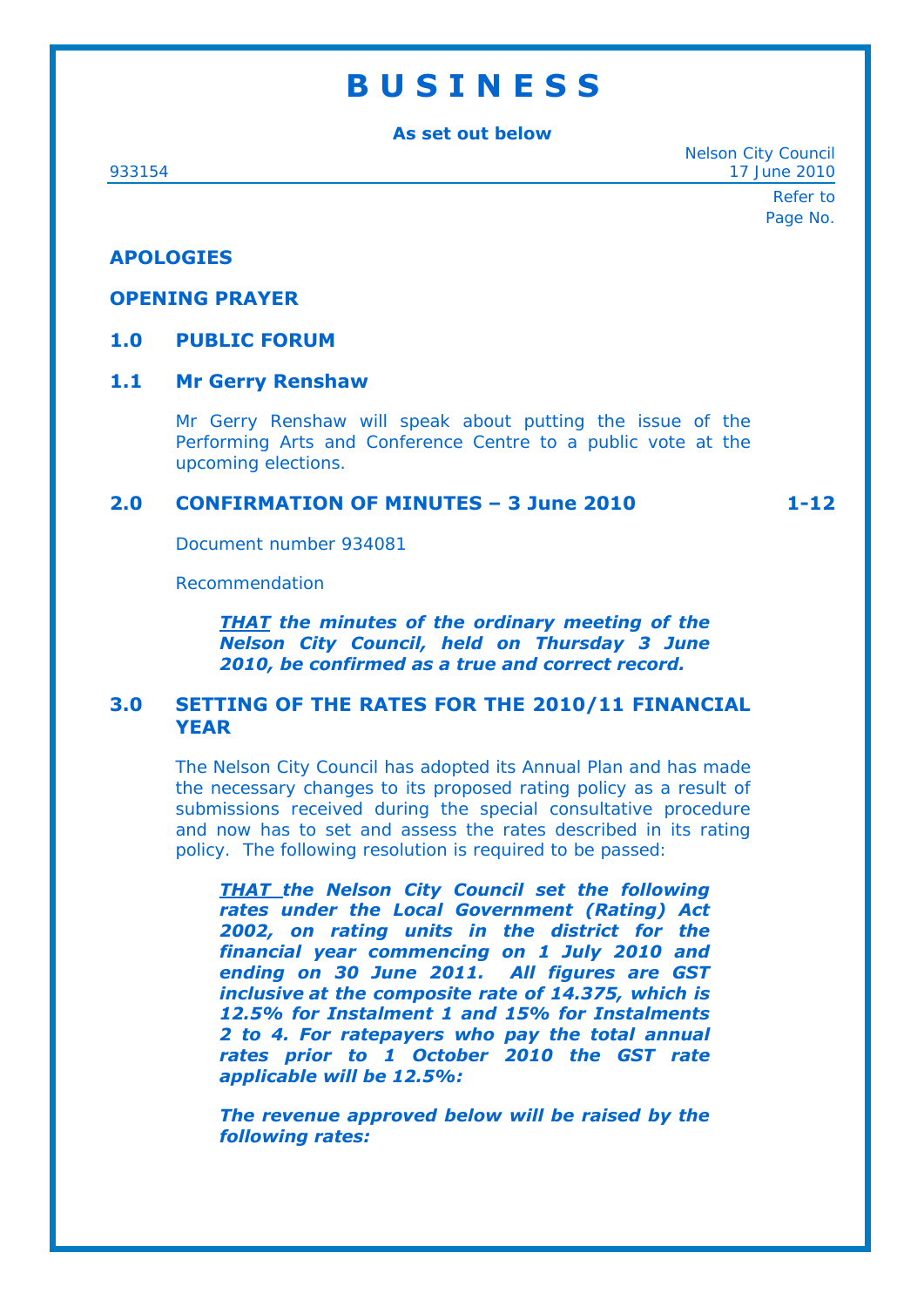| <b>General Rate</b>                  | \$23,915,828 |
|--------------------------------------|--------------|
| <b>Uniform Annual General Charge</b> | \$6,101,353  |
| <b>Separate General Charge</b>       | \$4,009,097  |
| <b>Waste Water Charge</b>            | \$6,649,410  |
| <b>Water Charge</b>                  | \$10,468,256 |
| <b>Rates and Charges</b>             | \$51,143,944 |
| <b>Goods and Services Tax</b>        |              |
| (at the prevailing rates)            | \$7,351,942  |
| <b>Total Rates and Charges</b>       | \$58,495,886 |

## *(1) General Rate*

*A general rate set under section 13 of the Local Government (Rating) Act 2002, assessed on a differential land value basis as described below:* 

- *a rate of 0.49475 cents in the dollar of land value on every rating unit in the "residential" category*
- *a rate of 0.54423 cents in the dollar of land value on every rating unit in the "part nonrateable" category*
- *a rate of 0.54423 cents in the dollar of land value on every rating unit in the "multi residential" category*
- *a rate of 1.14288 cents in the dollar of land value on every rating unit in the "commercial outside the inner city zone" category*
- *a rate of 0.98110 cents in the dollar of land value on every rating unit in the "commercial outside the inner city zone subject to 25% residential & 75% commercial" category*
- *a rate of 0.81882 cents in the dollar of land value on every rating unit in the "commercial outside the inner city zone subject to 50% residential & 50% commercial" category*
- *a rate of 0.65703 cents in the dollar of land value on every rating unit in the "commercial outside the inner city zone subject to 75% residential & 25% commercial" category*
- *a rate of 1.68216 cents in the dollar of land value on every rating unit in the "commercial inside the inner city zone" category*
- *a rate of 1.38531 cents in the dollar of land value on every rating unit in the "commercial inside the inner city zone subject to 25% residential & 75% commercial" category*
- *a rate of 1.08846 cents in the dollar of land value on every rating unit in the "commercial inside the inner city zone subject to 50% residential & 50% commercial" category*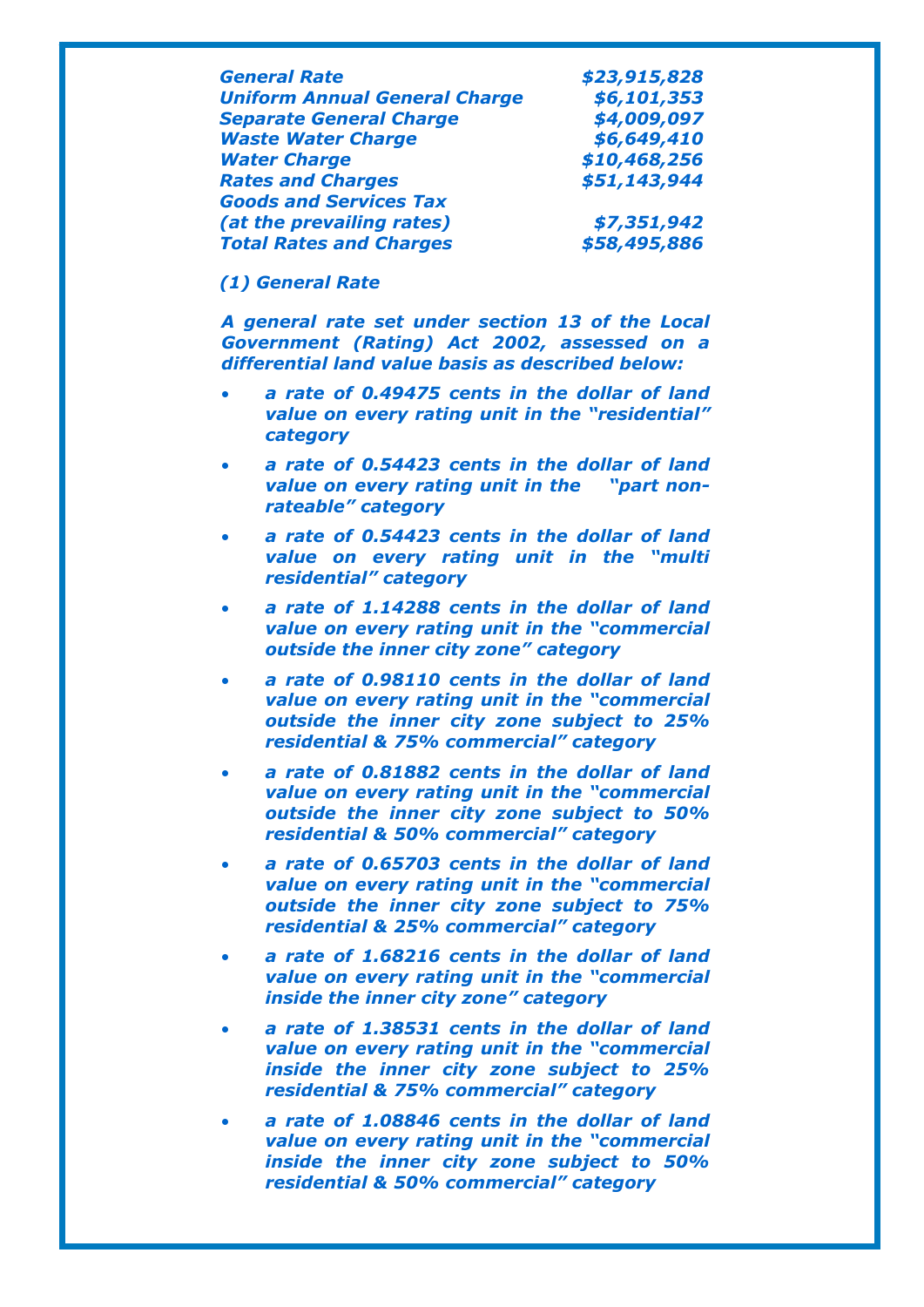- *a rate of 0.79161 cents in the dollar of land value on every rating unit in the "commercial inside the inner city zone subject to 75% residential & 25% commercial" category*
- *a rate of 0.32159 cents in the dollar of land value on every rating unit in the "rural" category*
- *a rate of 0.44528 cents in the dollar of land value on every rating unit in the "small holding" category*

### *(2) Uniform Annual General Charge*

*A uniform annual general charge under section 15 of the Local Government (Rating) Act 2002 of \$325.80 per separately used or habitable portion of a rating unit, (excluding properties subject to statutory declarations for unoccupied or second residential units not being used as separate units).* 

### *(3) Separate General Charge - Stormwater*

*A targeted rate under section 16 of the Local Government (Rating Act) 2002 of:* 

- *\$233.60 per rating unit, (excluding rural category, small holding category east of Gentle Annie, residential properties east of Gentle Annie saddle, Saxton's Island and properties subject to statutory declarations for unoccupied or second residential units not being used as separate units).*
- *\$116.80 per rating unit for the small holding category excluding small holdings east of Gentle Annie.*

### *(4) Waste Water Charge*

*A targeted rate for waste water disposal under section 16 of the Local Government (Rating) Act 2002 of:* 

- *\$384.80 per separately used or habitable portion of a residential rating unit, (excluding properties subject to statutory declarations for unoccupied or second residential units not being used as separate units), that is connected either directly or through a private drain to a public waste water drain*
- *For non-residential rating units, a single waste water charge of \$384.80 per separately used or habitable portion of a rating unit that is connected either directly or through a private drain to a public waste water drain and a "trade" waste charge will be levied*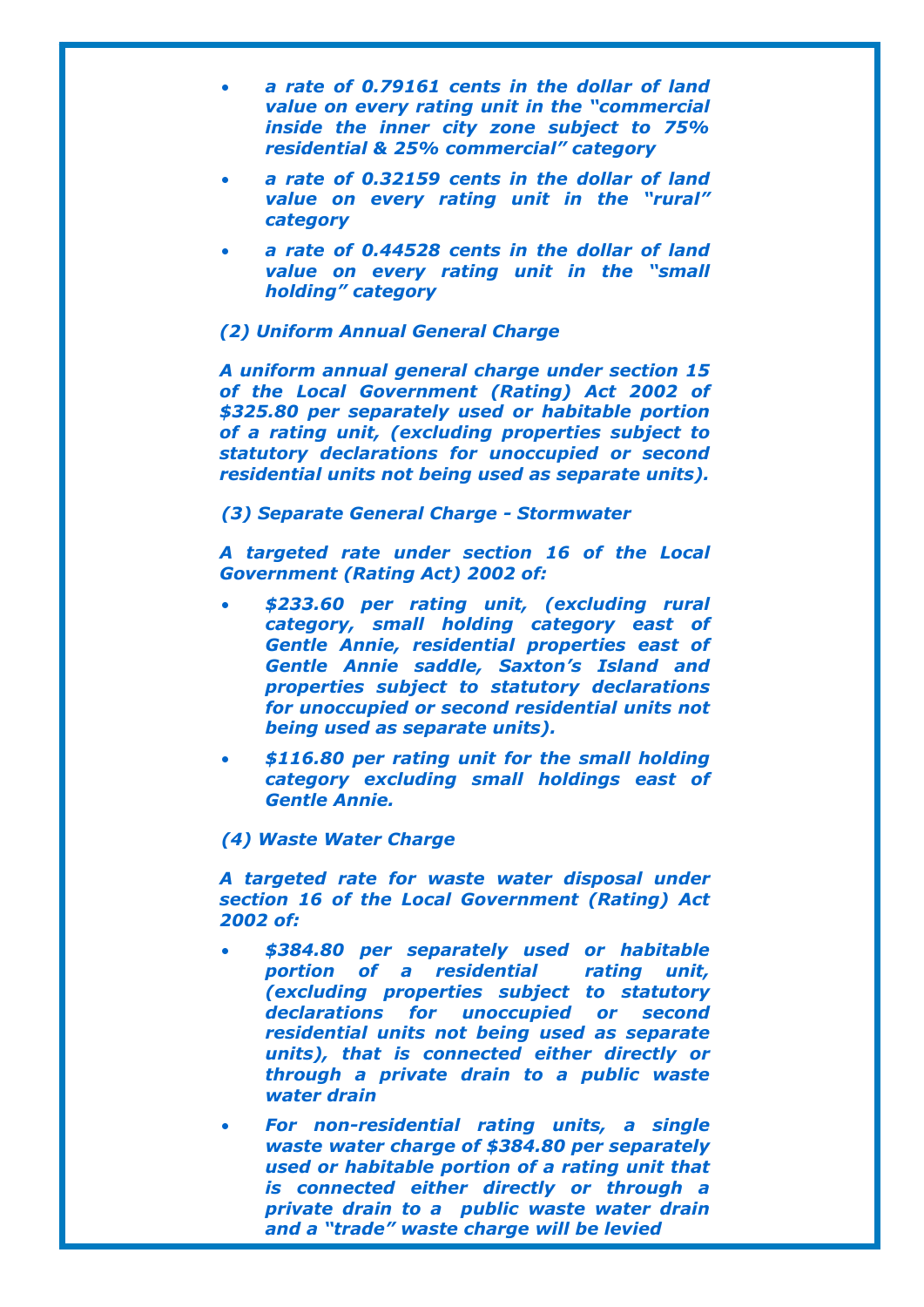## *(5) Water Supply Charges*

*A targeted rate for water supply under Section 19 of the Local Government (Rating) Act 2002 for the period from 1 July 2010 to 30 September 2010, of:* 

| A minimum annual charge    | \$177.83          |
|----------------------------|-------------------|
| <b>Price of water:</b>     |                   |
| $0 - 10,000$ cu.m/year     | \$1.763 per $m^3$ |
| 10,001 - 100,000 cu.m/year | \$1.563 per $m^3$ |
| $> 100,000$ cu.m/year      | \$1.233 per $m^3$ |
| <b>Summer irrigation</b>   | \$1.663 per $m3$  |

*A targeted rate for water supply under Section 19 of the Local Government (Rating) Act 2002 for the period from 1 October 2010 to 30 June 2011, of:* 

| A minimum annual charge |  | \$181.78 |
|-------------------------|--|----------|
|-------------------------|--|----------|

*Price of water:* 

| $0 - 10,000$ cu.m/year     | \$1.802 per $m^3$ |
|----------------------------|-------------------|
| 10,001 - 100,000 cu.m/year | \$1.598 per $m^3$ |
| $> 100,000$ cu.m/year      | \$1.260 per $m^3$ |

*Summer irrigation \$1.700 per m³* 

*These rates have been adjusted for the increased GST.* 

### *(6) Clean Heat Warm Homes*

*A targeted rate per separately used or habitable portion of a rating unit that has been provided with home insulation and/or a heater to replace a non-complying solid fuel burner under Section 16 of the Local Government (Rating) Act 2002, of:* 

| Loan assistance range        | \$1,400 to \$1,599 | \$142.33 |
|------------------------------|--------------------|----------|
| Loan assistance range        | \$1,600 to \$1,799 | \$162.67 |
| Loan assistance range        | \$1,800 to \$1,999 | \$183.00 |
| <b>Loan assistance range</b> | \$2,000 to \$2,199 | \$203.33 |
| Loan assistance range        | \$2,200 to \$2,399 | \$223.67 |
| <b>Loan assistance range</b> | \$2,400 to \$2,599 | \$244.00 |
| Loan assistance range        | \$2,600 to \$2,799 | \$264.33 |
| Loan assistance range        | \$2,800 to \$2,999 | \$284.67 |
| Loan assistance range        | \$3,000 to \$3,199 | \$305.00 |
| Loan assistance range        | \$3,200 to \$3,399 | \$325.33 |
| <b>Loan assistance range</b> | \$3,400 to \$3,599 | \$345.67 |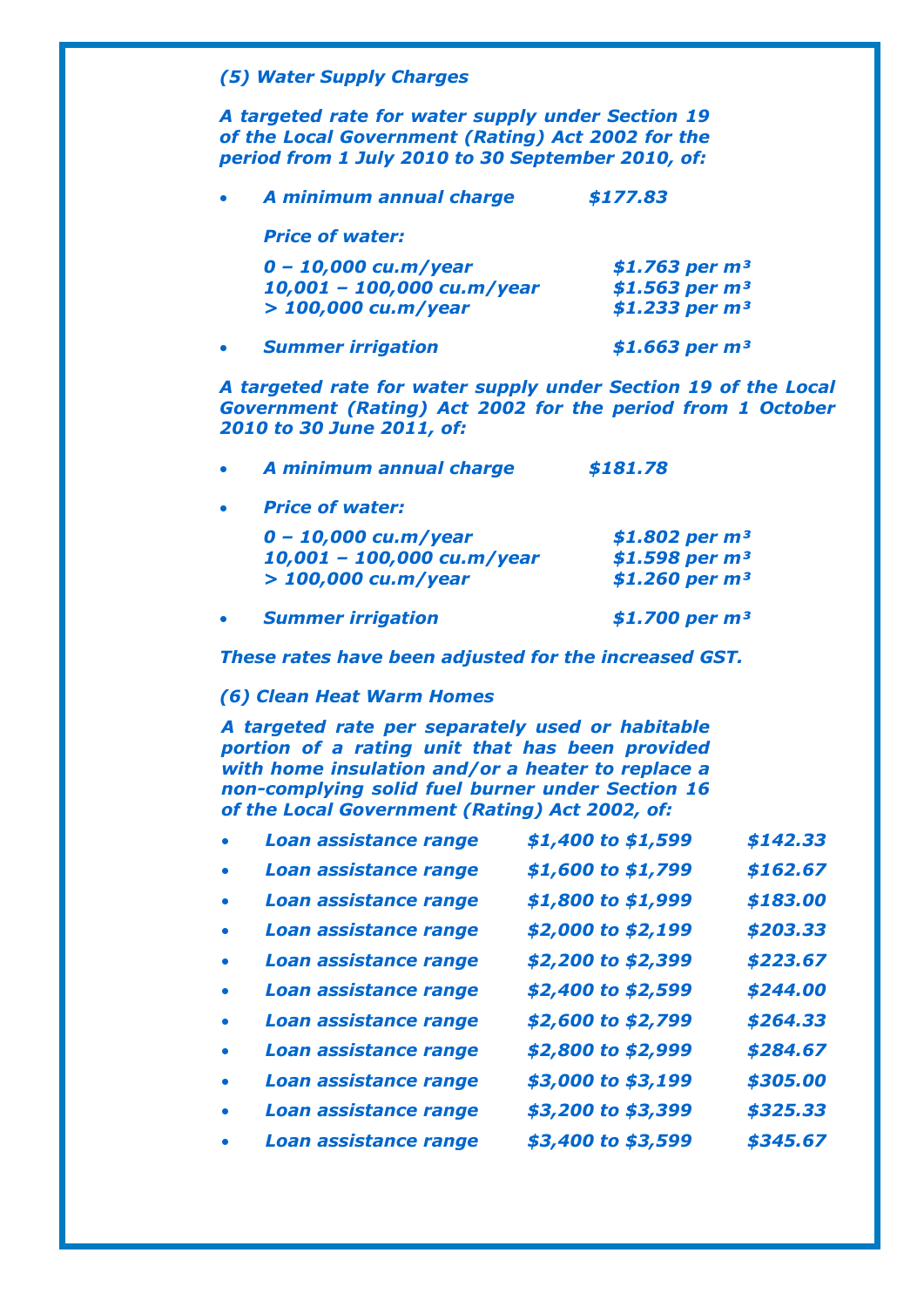| $\bullet$ | Loan assistance range | \$3,600 to \$3,799 | \$366.00 |
|-----------|-----------------------|--------------------|----------|
| $\bullet$ | Loan assistance range | \$3,800 to \$3,999 | \$386.33 |
| $\bullet$ | Loan assistance range | \$4,000 to \$4,199 | \$406.67 |
| $\bullet$ | Loan assistance range | \$4,200 to \$4,399 | \$427.00 |
| $\bullet$ | Loan assistance range | \$4,400 to \$4,599 | \$447.33 |
| $\bullet$ | Loan assistance range | \$4,600 to \$4,799 | \$467.67 |
| $\bullet$ | Loan assistance range | \$4,800 to \$4,999 | \$488.00 |

## *(7) Solar Hot Water Systems*

*A targeted rate per separately used or habitable portion of a rating unit that has been provided with financial assistance to install a solar hot water system under Section 16 of the Local Government (Rating) Act 2002, of:* 

 *0.14964 (including GST), multiplied by the Net Cost of the Work adjusted for increased GST.* 

#### *(8) Postponement Application Charge*

*A targeted rate for rates postponement application charges under Section 16 of the Local Government (Rating) Act 2002, of \$400.00 per rating unit that commenced rates postponement during the 2009/10 rating year.* 

#### *(9) Postponement Interest Charge*

*A targeted rate for rates postponement interest charges under Section 16 of the Local Government (Rating) Act 2002 per rating unit based on the 2010/11 rates levied and any outstanding balance from previous rating years, of:* 

| <b>Interest charge</b>        | 6.75%pa     |
|-------------------------------|-------------|
| <b>Reserve fund</b>           | $0.25\%$ pa |
| <b>Scheme application fee</b> | 1.00%pa     |

#### *Differential Categories*

*The Nelson City Council adopts the following as its definition for its differential categories for the 2010/11 financial year:* 

#### *(1) General Rate*

- *Residential all rating units that are used primarily for residential purposes*
- *Multi Residential all rating units that contain more than one residential dwelling that are cape able of being used primarily for residential purposes*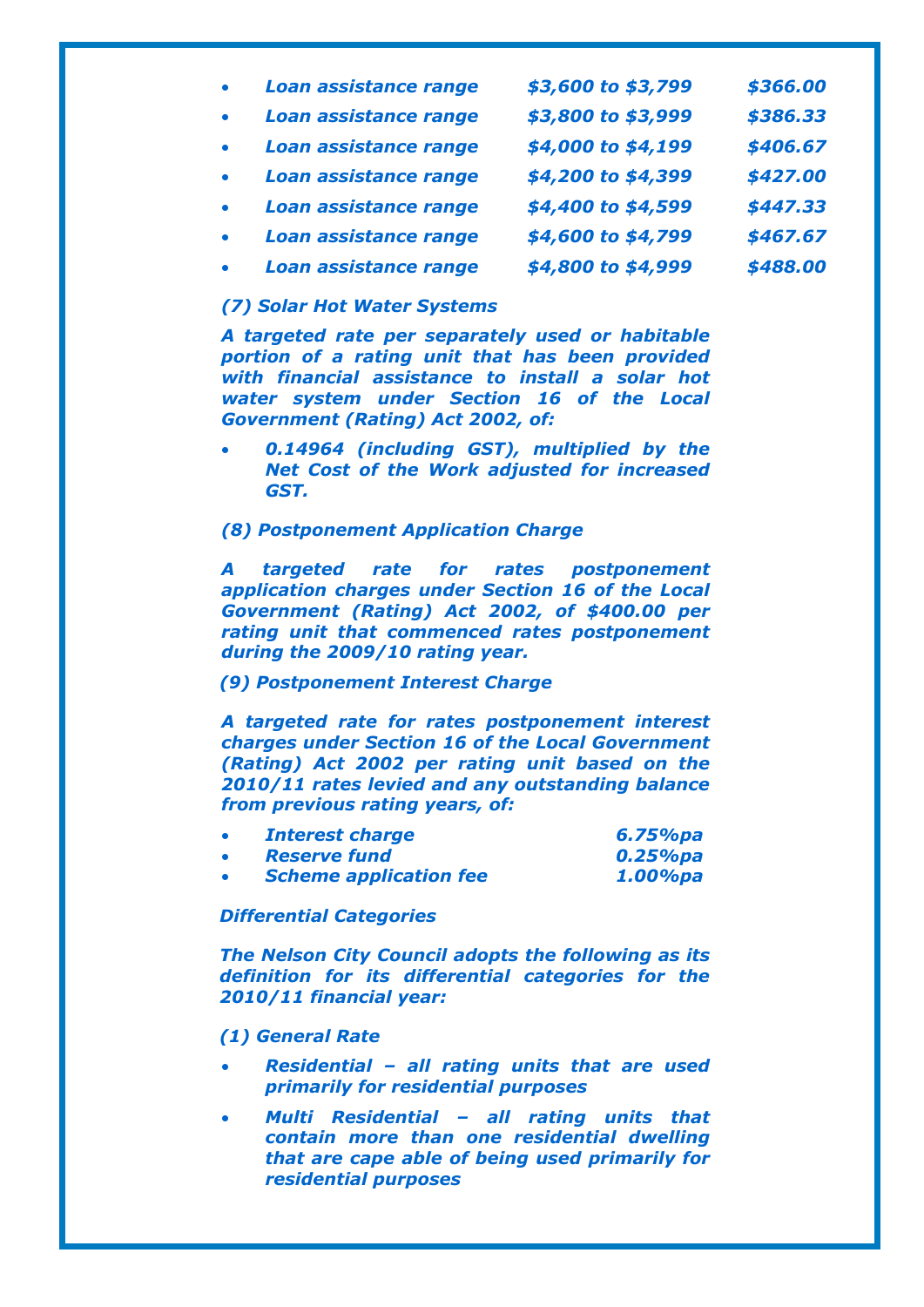- *Commercial any rating unit which is used primarily for commercial use. Properties that have a portion of residential use shall have a reduced commercial differential*
- *Commercial Inner City Zone any rating unit which is used primarily for commercial use that is located within the Inner City Zone. Properties that have a portion of residential use shall have a reduced inner city commercial differential*
- *Rural any rating unit having an area greater than 15 hectares which is used primarily for dairy, fattening and grazing, quarries, forestry or horticultural use and is recorded as rural on the District Valuation Roll*
- *Small Holding any rating unit which is primarily used as a small holding and having an area greater than 5,000m2 but is less than 15 hectares and is recorded as a small holding on the District Valuation Roll.*

### *Due Dates for Payment of Rates*

*The above rates (excluding water charges) are payable at the Nelson City Council office, 110 Trafalgar Street, Nelson and shall be payable in four instalments on the following dates:* 

| <b>Instalment Number</b> | <b>Instalment Date</b> | <b>Penalty Date</b>     |
|--------------------------|------------------------|-------------------------|
| <b>Instalment 1</b>      | <b>1 August 2010</b>   | <b>27 August 2010</b>   |
| <b>Instalment 2</b>      | 1 November 2010        | <b>26 November 2010</b> |
| <b>Instalment 3</b>      | 1 February 2011        | 25 February 2011        |
| <b>Instalment 4</b>      | 1 May 2011             | <b>27 May 2011</b>      |

*Due Dates for Payment of Water Rates* 

*Residential water rates are payable at the Nelson City Council office, 110 Trafalgar Street, Nelson and shall be payable on the following dates:* 

| <b>Billing Month</b>  | <b>Penalty Date</b>      |
|-----------------------|--------------------------|
| <b>July 2010</b>      | <b>20 September 2010</b> |
| <b>August 2010</b>    | <b>20 September 2010</b> |
| <b>September 2010</b> | <b>20 October 2010</b>   |
| <b>October 2010</b>   | <b>20 December 2010</b>  |
| <b>November 2010</b>  | <b>20 December 2010</b>  |
| <b>December 2010</b>  | <b>20 January 2011</b>   |
| January 2011          | <b>20 March 2011</b>     |
| <b>February 2011</b>  | <b>20 March 2011</b>     |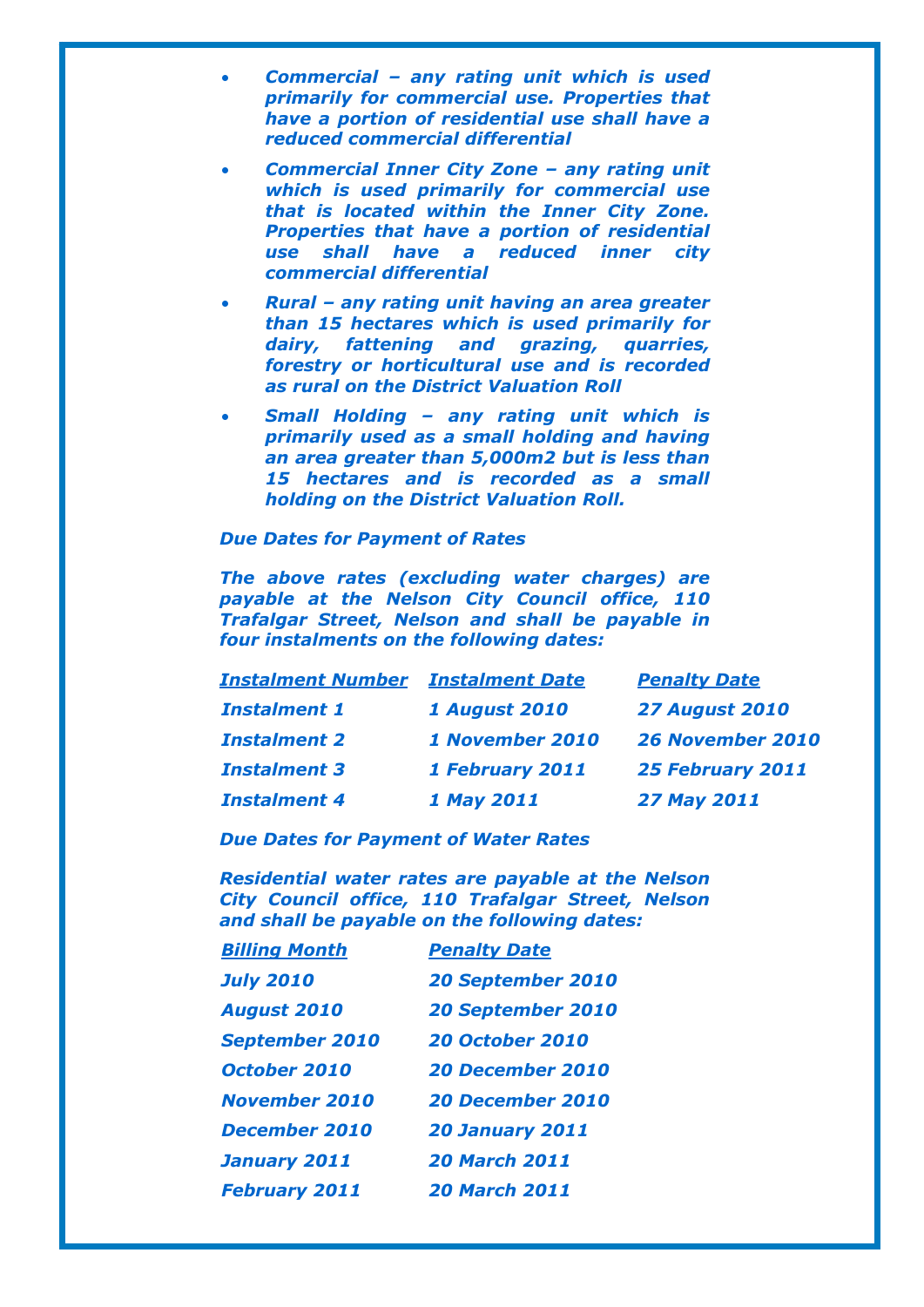| <b>March 2011</b> | <b>20 April 2011</b> |
|-------------------|----------------------|
| <b>April 2011</b> | <b>20 June 2011</b>  |
| <b>May 2011</b>   | <b>20 June 2011</b>  |
| <b>June 2011</b>  | <b>20 July 2011</b>  |

*Special (final) water rates will be due and payable 14 days from the date of the special (final) water reading.* 

*Commercial water rates are payable at the Nelson City Council office, 110 Trafalgar Street, Nelson on the 20th of the month following the date shown on the water invoice.* 

## *Penalty on Rates*

*Pursuant to Sections 57 & 58 of the Local Government (Rating) Act 2002, the council delegates authority to the Chief Financial Officer to apply the following penalties on unpaid rates (including water accounts) at their discretion:* 

- *a first additional charge of 10% of the amount of each rate instalment remaining unpaid on the penalty date as shown on each rate instalment notice*
- *a second additional charge of 10% will be added to any balance remaining outstanding from a previous rating year (including penalties previously charged) as at 31st December 2010*
- *a further additional charge of 10% will be added to any balance remaining outstanding from a previous rating year (including penalties previously charged) as at 30 June 2011*
- *The above penalties will not be charged where Council has agreed to a program for payment of outstanding rates.*

### *Penalty Remission*

*In accordance with Council's rate remission policy, the council will approve the remission of the penalty levied on instalment one due to late payment provided the total annual rates are paid in full by 26 November 2010. If full payment of the annual rates is not paid by 26 November 2010 the penalties relating to the four instalments outlined above will apply.*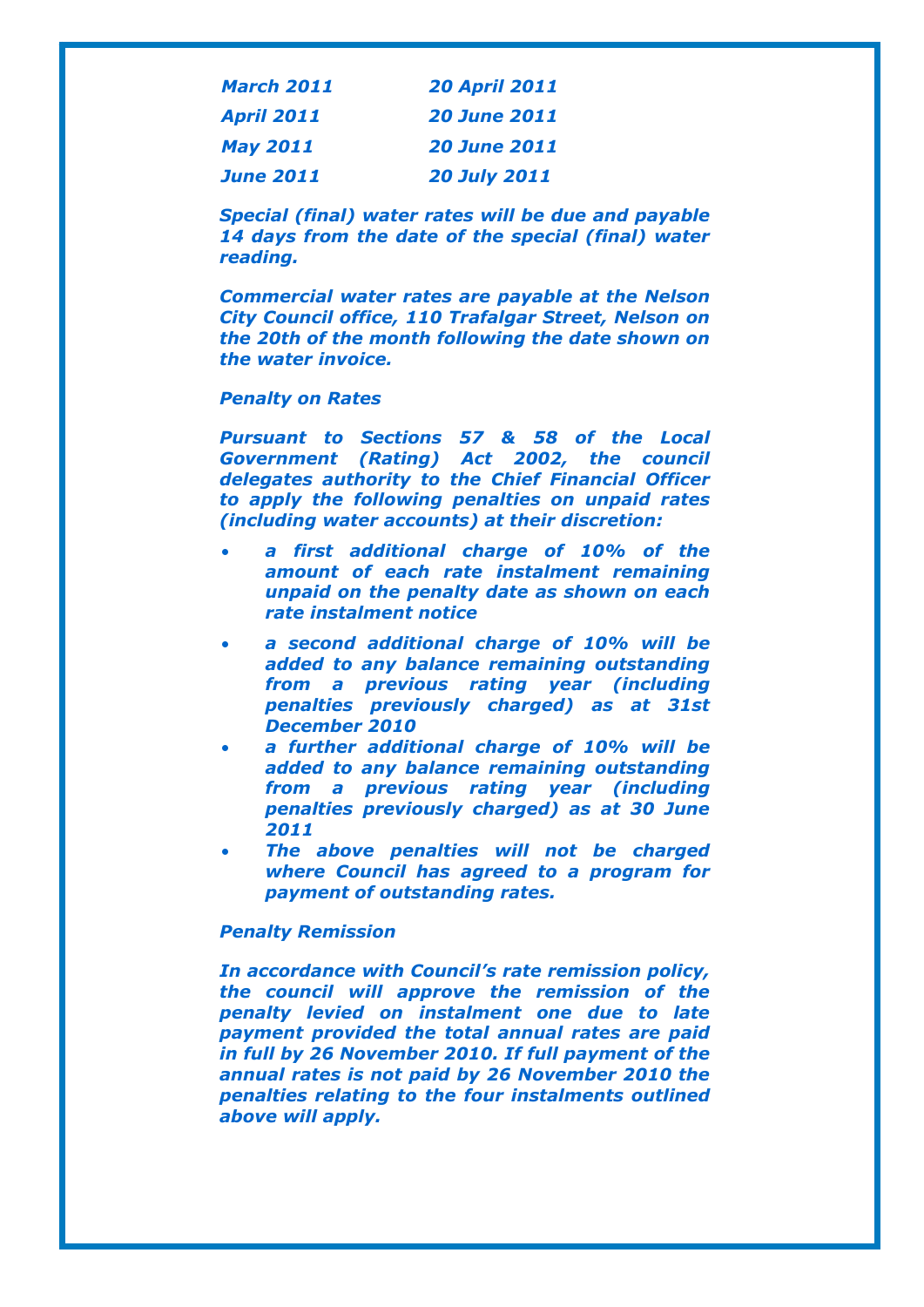## *Discount on Rates*

*Pursuant to Section 55 of the Local Government (Rating) Act 2002, the Council will allow a discount of 2.0 percent of the total rates (excluding water charges) where a ratepayer pays the year's rates in full on or before the penalty date for instalment one being 27 August 2010.* 

#### *Payment of Rates*

*The rates shall be payable at the Council offices, Civic House, 110 Trafalgar Street, Nelson between the hours of 8.30am to 5.00pm Monday to Friday. Where any payment is made by a ratepayer that is less than the amount now payable, the Council will apply the payment firstly to any rates outstanding from previous rating years and then proportionately across all current year rates due.* 

## **4.0 CHAIRPERSONS REPORT**

**4.1 Council photograph (2007 – 2010) - discussion on date (1 July), venue and time** 

# **5.0 REPORTS POLICY**

**5.1 Council Submission on the Local Government Act 2002 Amendment Bill 13-55**

Document number 935133

## **6.0 REPORTS PRIORITY**

## **6.1 Iwi Memorandum of Understanding 56-62**

Document number 936947

## **7.0 REPORTS FROM COMMITTEES**

**7.1 Youth Council – 27 April 2010 63-67** 

Document number 922894

Recommendation

*THAT the minutes of the meeting of the Youth Council, held on 27 April 2010 be received.*